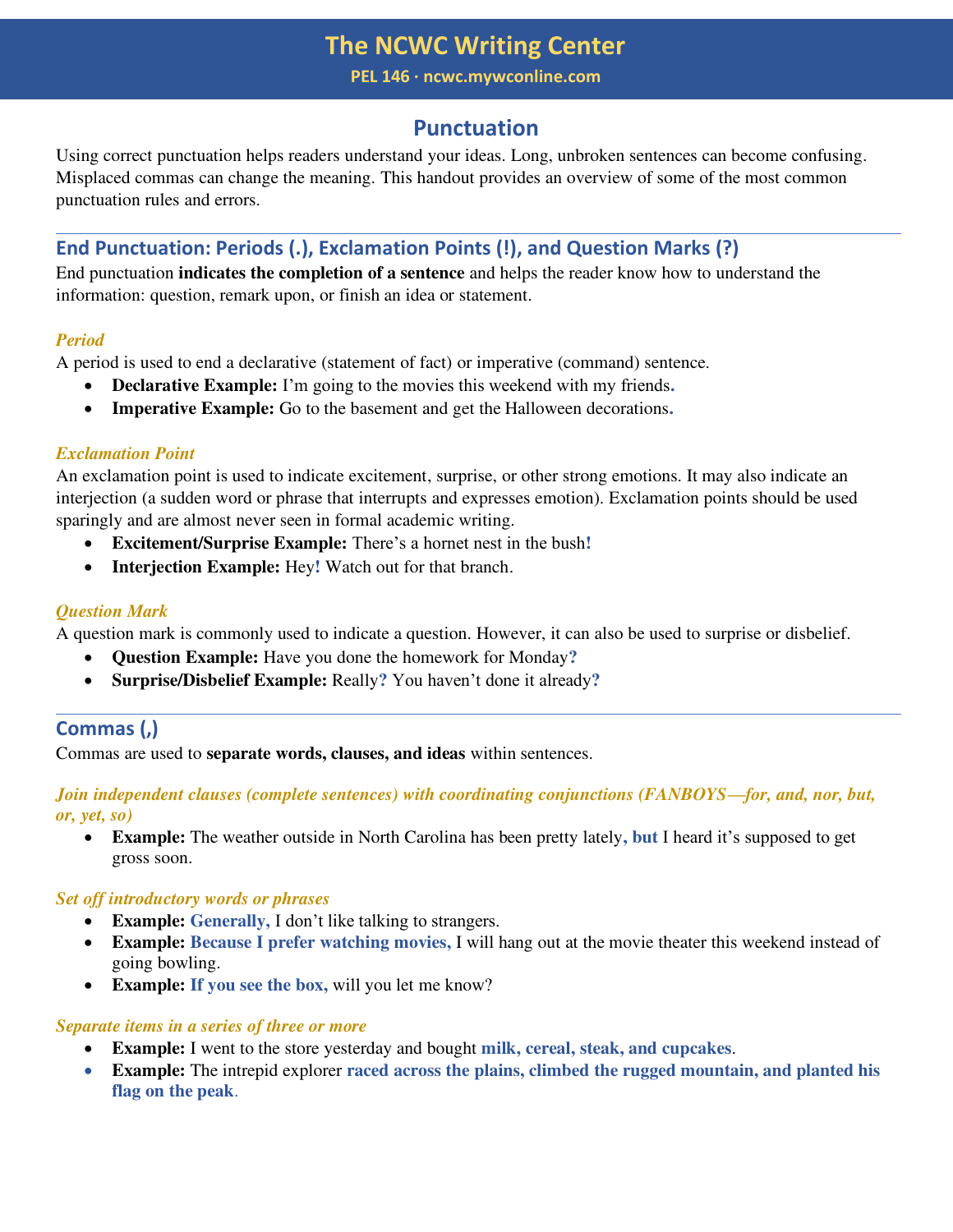#### **PEL 146 ∙ ncwc.mywconline.com**

### *Set off interrupters (parenthetical phrases and nonessential information)*

- **Example:** May, my dog, doesn't like the grass in our backyard.
- **Example:** The cat**, most of my friends agree,** is weird looking.
- **Example:** Running with scissors**, I have to say,** is a bad idea.
- **Example:** The organization is committed to protecting wildlife**, especially pandas**.

## *Set off transitional elements*

- **Example:** My cooking, **however**, is fantastic.
- **Example:** It is**, in fact,** even better than my husband's.
- **Example: Therefore,** you should absolutely stop by this weekend for dinner.

### *Set off direct quotations*

- **Example:** Julie said**, "I think this is a really long lesson."**
- **Example: "Yeah. It's kind of boring,"** Doreen replied.

### *Set off direct address, yes or no, interjections, and tag questions*

- **Example: James,** could you pass the salt?
- **Example: Yes,** I can.
- **Example: Oh no,** I spilled it all over the table!
- **Example:** You're supposed to throw some over your shoulder for good luck**, aren't you?**

### *Separate addresses, place names, and dates*

- **Example:** Please send your payment to **3333 South Smith Dr., Raleigh, North Carolina 22222**.
- **Example: Rocky Mount, North Carolina,** is the home of North Carolina Wesleyan College.
- **Example:** Today is **July 14, 2020**.

# **Semi-Colons (;)**

Semi-colons are used **when punctuation stronger than a comma but weaker than end punctuation is needed**.

### *Link two closely related independent clauses*

• **Example:** I stopped by the school to talk to my professor**;** she explained the homework to me clearly.

## *Link two independent clauses that are connected by conjunctive adverbs (ex: hence, subsequently, moreover, etc.) or transitional phrases*

- **Example:** John thought here heard someone at the front door**; however**, there was no one there when he opened it.
- **Example:** I noticed that there was a package on the porch**; therefore**, I decided it must have been a delivery driver.

### *Separate items in a list that include commas*

• **Example:** You can order the sushi, which is freshly caught each day**;** the steak, which is grass-fed**;** or the pasta, which is homemade and vegetarian.

### *Separate two independent clauses with many commas that are connected by a coordinating conjunction*

• **Example:** When I see mountains, trees, and streams, I know I'm home**; and**, immediately, I relax and enjoy the company of my family.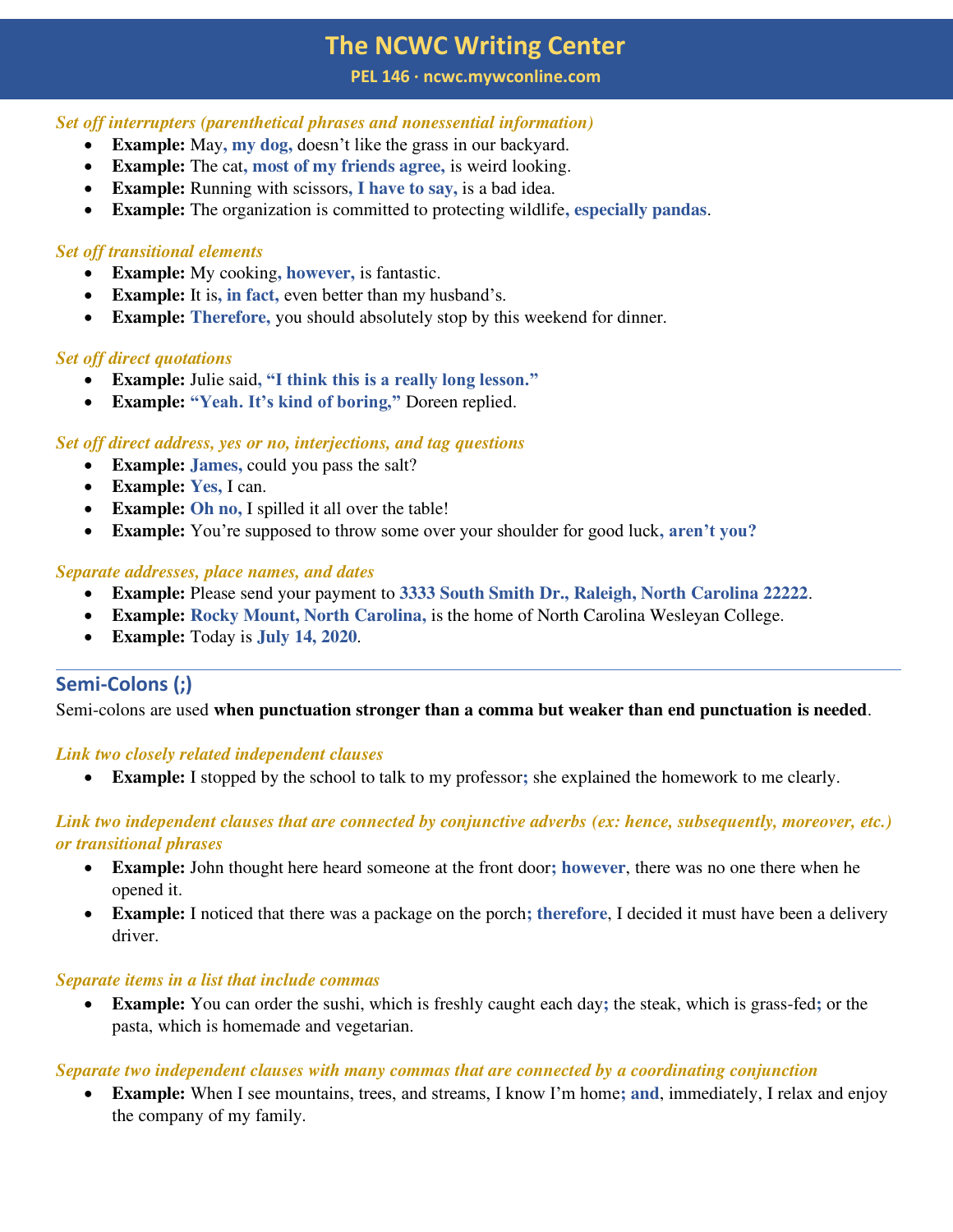**PEL 146 ∙ ncwc.mywconline.com** 

# **Colons (:)**

A colon is most often used **at the end of a complete sentence and before a list or quote** that adds to or explains the information in the sentence.

# *Use before a list*

• **Example:** I have three favorite colors**: green, purple, and blue**.

## *Use before a quote*

• **Example:** C.S. Lewis discusses how friendships are formed**: "Friendship is born at that moment when one person says to another: What! You too? I thought I was the only one."**

# **Parentheses () and Brackets []**

Parentheses and brackets **interrupt the regular flow of a sentence to provide additional information**.

## *Parentheses*

Parentheses provide details or explanation. They can usually be replaced by commas. Commas are preferred in formal writing.

• **Example:** Jen and Dom (two of my best friends) are planning to visit us next summer.

## *Brackets*

Brackets provide clarifying information (particularly the clarification of pronouns) or technical explanations.

- **Example:** They [Jen and Dom] have known us for many years.
- **Example:** Germination [the development of a plant from a seed] takes a lot longer than you think.

# **Hyphens (-), En Dashes (–), and Em Dashes (—)**

Hyphens, en dashes, and em dashes look very similar; however, they are used in different situations.

# *Hyphen*

A hyphen is a short dash (-) and can be created by hitting the "dash" (or "minus") button on your keyboard once. Below are some of its most common uses:

- **Use to create some compound words:** high**-**tech, pie**-**in**-**the**-**sky,
- **Use in compound numbers:** twenty**-**three, forty**-**two
- **Use with prefixes "all," "self," and "ex":** all**-**knowing, self**-**explanatory, ex**-**wife
- **Use between a prefix and a capitalized noun:** pre**-**Middle Ages, post**-**WWII
- **Use with the suffix "-elect":** president**-**elect
- **Use to indicate a missing element:** high**-** and low**-**tech, short**-**and long**-**term
- **Use to indicate the continuation of word to another line:** Mary Poppins sings "Supercalifragilisticexpialidocious"

# *En Dash*

An en dash is slightly longer than a hyphen (–) and can be created by holding the "alt" button and "dash."

• **Use to show a range (replace "to"):** The Writing Center is open 1:00**–**9:00.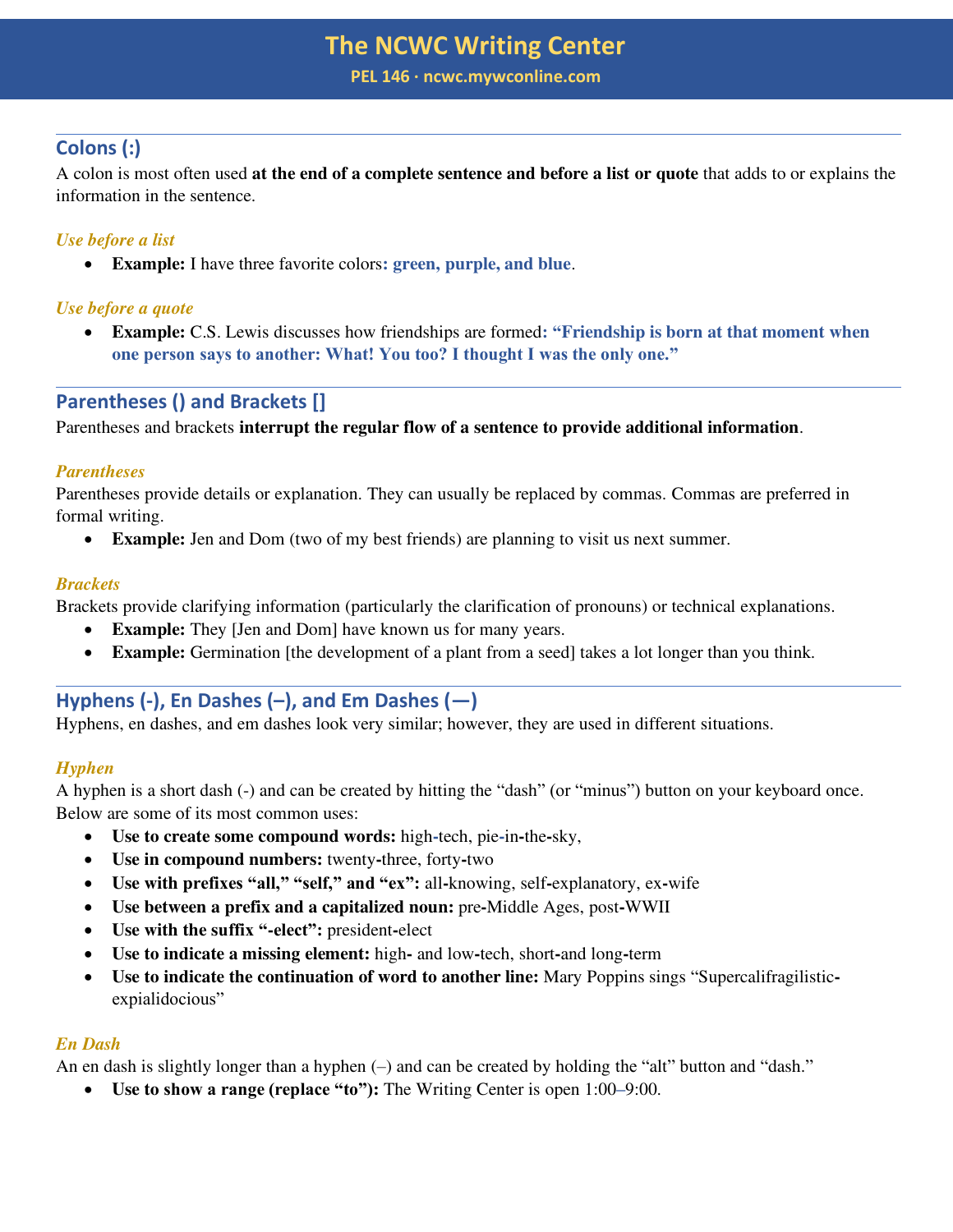**PEL 146 ∙ ncwc.mywconline.com** 

### *Em Dash*

An em dash is the longest dash (—) and is usually created by hitting the "dash" button twice. Most word processing software will convert it to an em dash automatically. There should be no spaces before or after the em dash.

- **Use to replace commas:** When he arrived at the store**—**almost an hour late**—**his boss was very unhappy.
- **Use to replace parentheses:** Jen's sisters**—**she has three of them**—**are all studying at the same school.
- **Use to replace colons:** I have three favorite colors**—**green, purple, and blue.

# **Apostrophes (')**

Apostrophes are used to **indicate a contraction, the omission of a letter(s) from a word, and possessive nouns.**

### *Contraction*

A contraction is the combination of two words that omits one or more letters. Contractions are discouraged in formal writing.

- **Example:** I **don't** (do not) know how to turn on the computer in my classroom.
- **Example: They'll** (they will) have to get up early to catch the plane on time.

#### *Omission*

An omission is the removal of a letter(s) from a word. Omission is often used in clang, and is not used in formal writing.

- **Example: Somethin'** is going to have to change.
- **Example:** The dog has been **runnin**' around with his bone all day.

### *Possession*

Possession indicates ownership. Apostrophes are only used with possessive nouns. Possessive pronouns such as "its" and "theirs" do **not** use an apostrophe.

- **Example: Todd's** new jacket is very stylish.
- **Example:** My **laptop's** screen needs to be replaced soon.

# **Quotation Marks (" ")**

Quotation marks help **set off speech, quotes, and words/phrases**. Commas and periods at the end of quoted material should almost always be placed inside the quotation marks. If a question mark or exclamation point is part of the quoted material, it goes inside the quotation marks. If it is not, it goes outside.

### *Speech*

When creating dialogue in writing, use quotation marks to distinguish speech from the descriptions and actions.

• **Example:** Jamie leaned on the porch railing and said, **"I'd like to add a flower garden to the backyard." "That's a great idea! We can buy plants and mulch at the store tomorrow,"** Tim replied.

### *Quotes*

When using the exact words of an author or other outside source, use quotation marks to show that the language is not your own.

• **Example:** According to C.S. Lewis, **"Friendship is born at that moment when one person says to another: What! You too? I thought I was the only one."**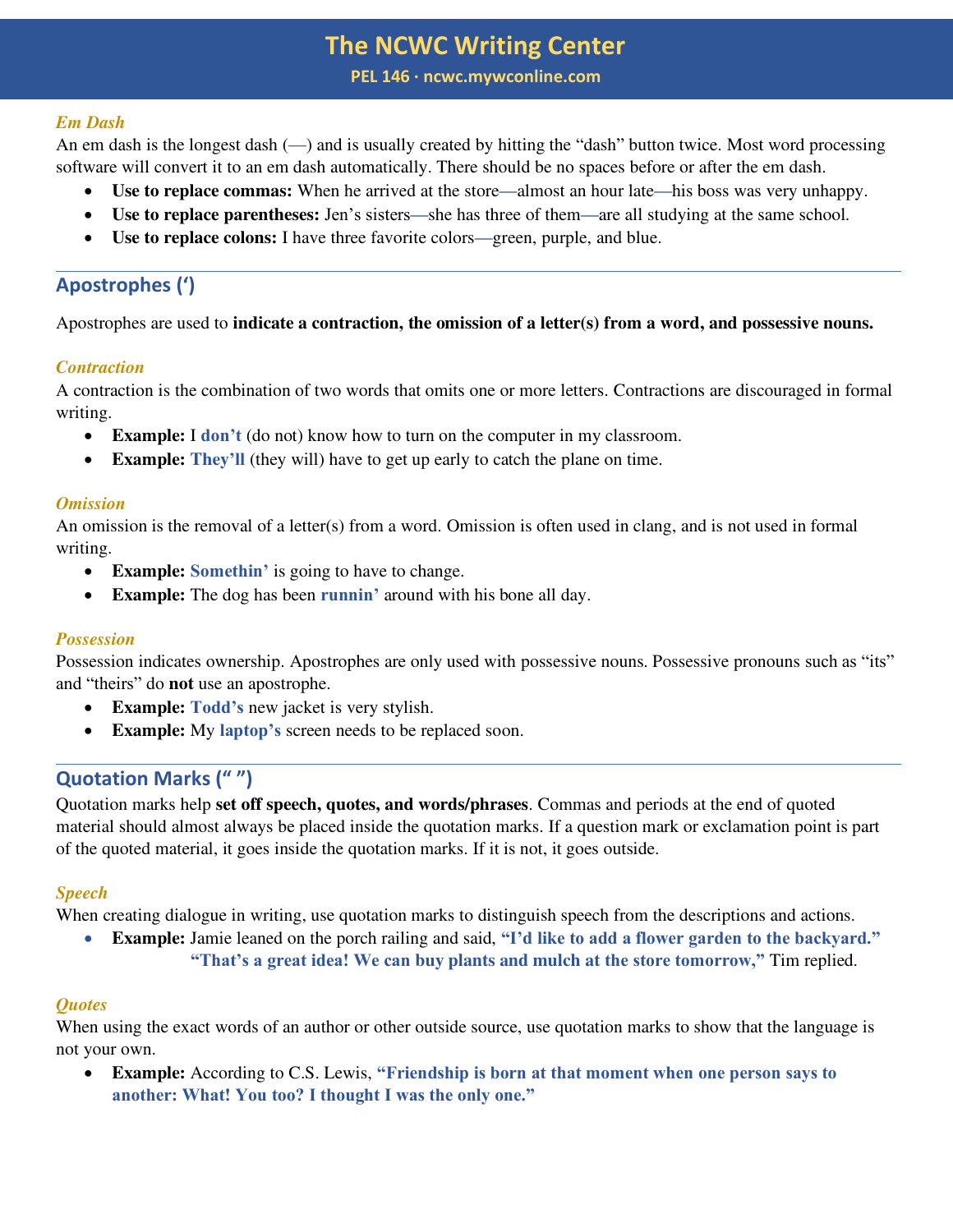**PEL 146 ∙ ncwc.mywconline.com** 

**Quotes within Quotes:** On rare occasions, it may be necessary to quote a source that is, itself, quoting another source. In those instances, place regular quotation marks around the full quote and single quotation marks ('') around the quoted material within the quote.

• **Example:** In the article the author says, "The mayor claimed that the situation was **'being examined.'** She declined to provide more details."

## *Words/Phrases*

When highlighting a word or phrase as part of your discussion, put it in quotation marks to emphasize it and avoid confusion. Quotation marks can also be used around words and phrases to indicate sarcasm or disbelief.

- **Emphasis Example:** The **"Other"** is a major concept in Edward Said's discussion of Orientalism.
- **Sarcasm/Disbelief Example:** Where are all these **"monsters"** you claim to have seen.

# **Ellipses ( . . . )**

Ellipses consist of three dots used to **indicate a pause/hesitation or omitted information**. Each dot should have a space before and after it.

## *Pause or Hesitation*

Ellipses can create the illusion of a sudden stop in thought or an unwillingness to share information.

• **Example:** I wish I had **. . .** Never mind. It doesn't matter.

## *Omitted Information*

Ellipses can be used to shorten long or unnecessary sections of writing. When you omit information from a direct quote of a source, put the ellipsis inside brackets to indicate a change has been made.

• **Quoted Example:** Gelernter says, "With the right software, computers could help make science tangible or teach neglected topics **[. . .]** however, computers make our worst educational nightmares come true"

# **Common Errors**

### *Comma Splice*

A comma splice occurs when you **connect two independent clauses using only a comma**.

• **Example:** I walk in the park every day, the paths take me past some beautiful flowers. **(Incorrect)**

### **To fix a comma splice:**

- o Use a period
	- **Fix 1:** I walk in the park every day**.** The paths take me past some beautiful flowers.
- o Use a semicolon
	- **Fix 2:** I walk in the park every day**;** the paths take me past some beautiful flowers.
- o Use a comma and a coordinating conjunction (FANBOYS)

**Fix 3:** I walk in the park every day**, and** the paths take me past some beautiful flowers.

### *Fused Sentence*

A fused sentence occurs when you **connect two independent clauses without using any punctuation**.

• **Example:** The trees in my yard are called mimosas they have fluffy pink flowers. **(Incorrect)**

# **To fix a fused sentence:**

o Use a period

**Fix 1:** The trees in my yard are called mimosas**.** They have fluffy pink flowers.